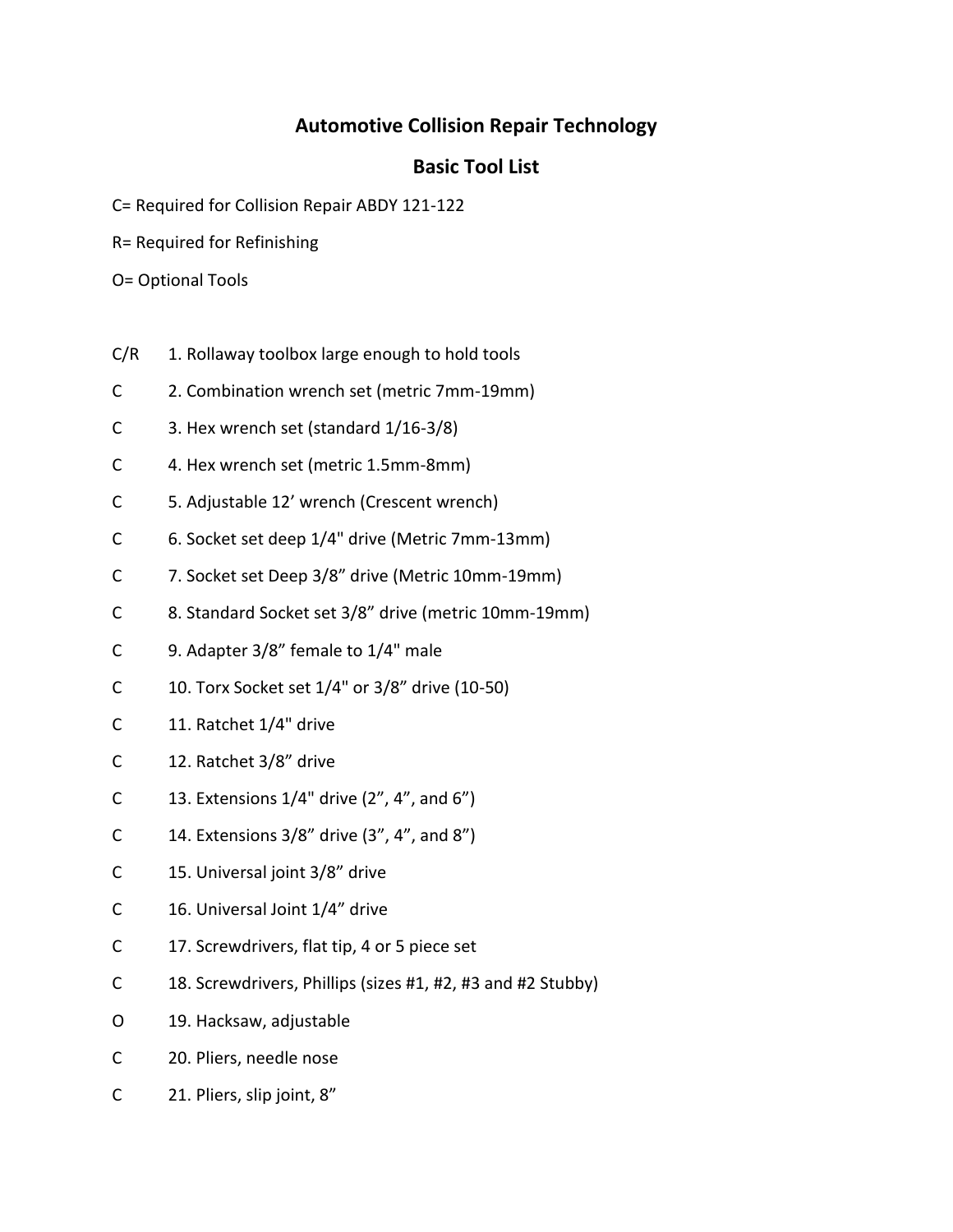- C 22. Pliers, locking (vice grips 4 piece set)
- C 23. Center punch
- C/R 24. Blowgun (OSHA Approved)
- C 25. Snips, tinners, straight cut
- C 26. Trouble Light
- C/R 27. Flashlight
- C/R 28. Extension cord 12 gauge (25 ft.)
- C 29. 7 piece body hammer & dolly set
- C 30. Hammer, ball pen 30-32 oz.
- C 31. Spoon, light dinging
- C 32. Tape measure inch/metric 12'
- C/R 33. Scraper with blade (razor blade single)
- C 34. Trim panel removal tool
- O 35. Release tool, manual window crank
- C 36. Wire Brush
- C/R 37. Putty knife, 1" wide
- C/R 38. Air hose 3/8 "x 50 ft.
- C  $39.$  Drill bit set  $(1/8" 1/2")$  for steel
- C/R 40. Orbital palm sander (DA sander) with 6" pad
- C 41. Drill variable speed with 3/8" chuck
- O 42. ¼" cordless impact driver
- O 43. ¼" impact bits (screwdriver type)
- C/R 44. Magnetic pickup tool
- C 45. High-speed cut-off tool with guard
- C 46. ¼" 90-degree grinder with roloc backing pad
- C 47. Welding gloves
- C 48. Mechanic gloves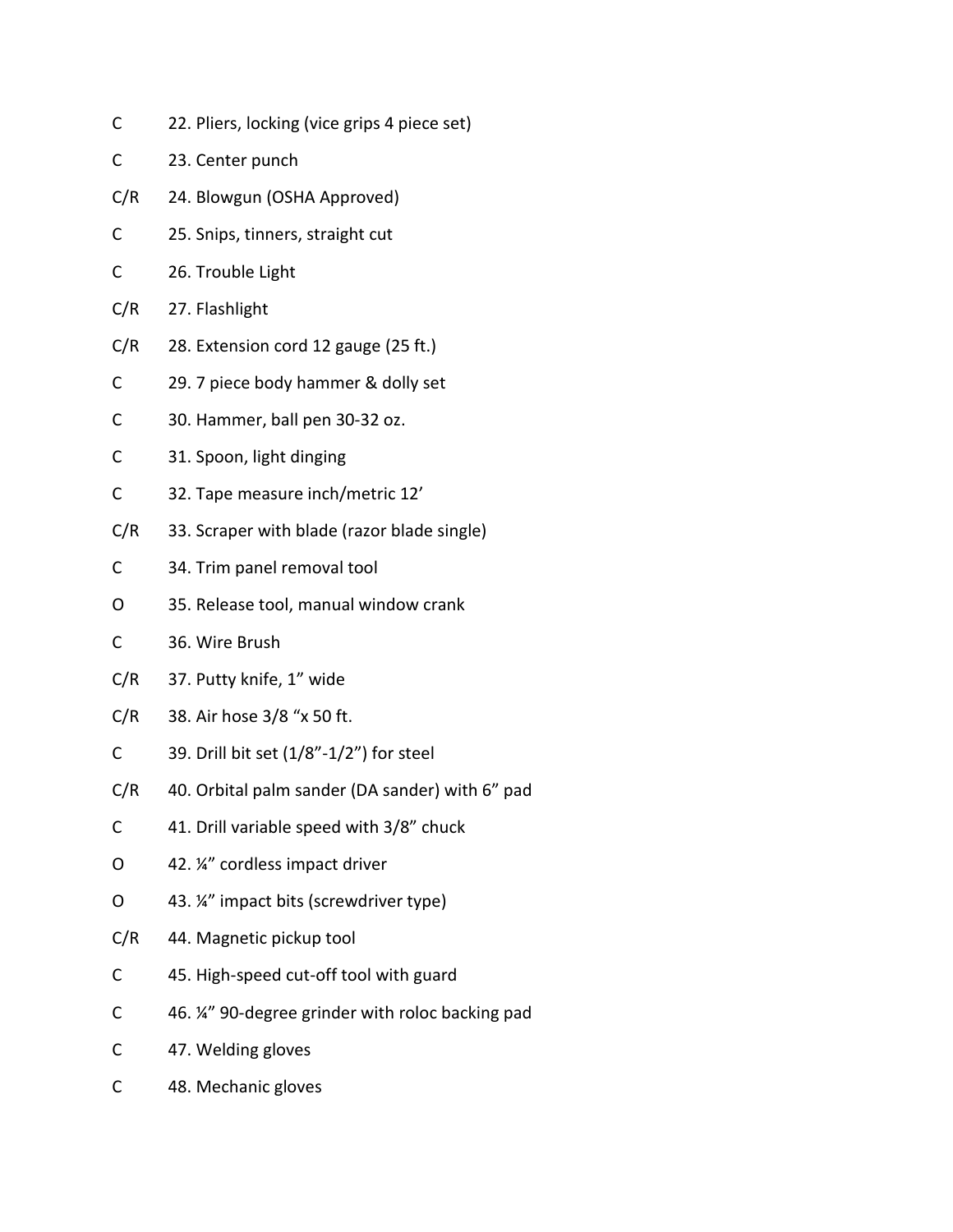- C/R 49. Coveralls
- C/R 50. Safety glasses
- C/R 51. Safety goggles
- C 52. Welding helmet (auto darkening)
- C/R 53. Hearing protectors
- R 54. Respirator, painting (NIOSH approved)
- C/R 55. Disposable dust masks
- C/R 56. Mixing palate (mud board)
- C/R 57. Plastic spreaders (for body filler)
- C/R 58. Sanding block set for sticky type pater 12", 6" and round (durablocks preferred)
- C/R 59. Coupler, Airline (type T)
- C/R 60. Nipples, Airline Female (NPT type T)-3 each
- C/R 61. Nipples, Airline Male (NPT type T) enough for personal air tools
- C 62. Seam Buster, straight (Steck)
- C 63. Seam Buster, 90-degree (Steck)
- R 64. Latex exam gloves (disposable)
- R 65. Paint Suit with hood
- O 66. Unispotter (Stud Gun)
- O 67. Hood Prop
- O 68. Antenna sockets
- O 69. Creeper
- R 70. Spray gun, Gravity feed, 1.3 tip HVLP or RP current model of Sata, Iwata, or DeVillbiss (If considering a spray gun other than listed please see instructor)
- R 71. Primer gun, HVLP 1.7 tip
- R 72. Spray gun air regulator
- R 73. Q-tips (Paper or wood shaft for solvent resistance)
- R 74. Spray gun cleaning kit